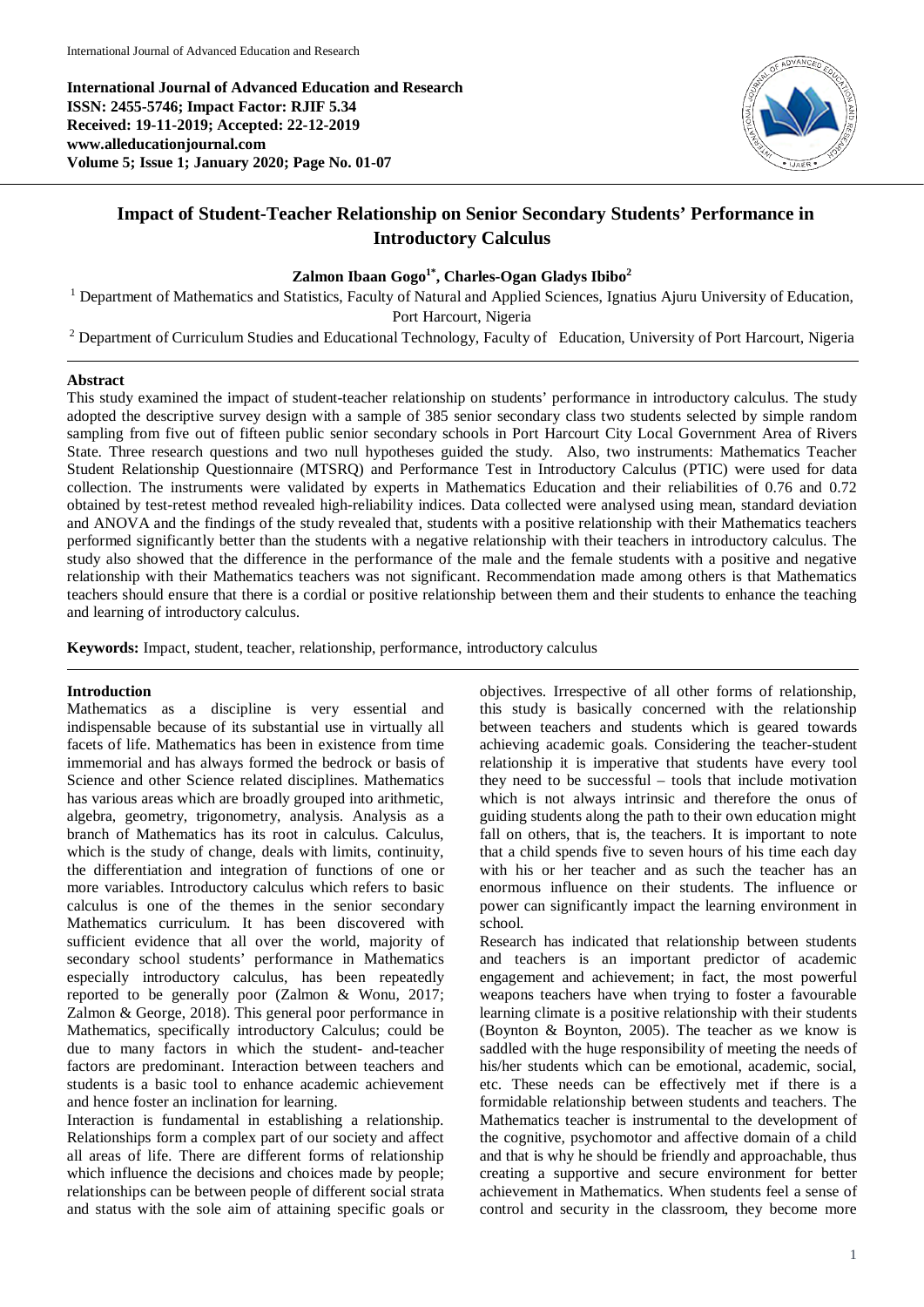engaged because they can approach learning with enthusiasm and vigour. This notion is supported by the social development and sociocultural learning theories of Lev Vygotsky. Vygotsky (1978) in Saul (2018) asserted that individual development cannot be understood without reference to the social and cultural context within which it is embedded and that higher mental processes in the individual have their origin in social processes. According to the sociocultural learning theory of Vygotsky, social interactions are fundamental or play an essential role in cognitive development. In the views of Vygotsky, learning has its basis in interacting with other people. Once this interaction has occurred, the information is then integrated on the individual. However, this interaction is strengthened by a positive relationship. The relationship between the student and the teacher is described as the student-teacher relationship. This relationship can be positive or negative. The student-teacher relationship is typically defined with respect to emotional support as perceived by the student and examined with respect to their impact on learning outcome. Therefore, it is important for teachers to recognize the impact they make on their students and should consider strengthening their students' perception of them.

The student-teacher relationship is one of the most difficult feats to attain but it is necessary in order to achieve a positive learning outcome. Every relationship is centred on effective communication; teaching calculus is made easier if there is proper communication between students and teachers. From my personal observation and experience, the much-needed communication and closeness between students and teachers are lacking and this has resulted in increased phobia for Mathematics especially in calculus, hence causing generally poor performance or achievement in Mathematics.

One of the purest and deeply inspirational relationships is that of a devoted teacher and willing student. Almost everyone has a favourite and those we like less. Human relations are considered the most important factor for a better social order. In the same way, teacher-student relations are considered as most important for a better school order. Teaching is far more than standing up in front of a class and relating facts to students, teaching is also about understanding individuals and groups of students. Teachers need to understand that the quality of their relationship with their students is very important and so should be held at high esteem. Understanding is likely to lead to empathy and, in turn, this will lead to a better student-teacher relationship, better lessons and less need for overt control. All these make for a reduction in the number of opportunities for disruptive conduct to occur.

Most teachers want students to like and respect them and students want the same from their teachers. It is easier to teach when the class is receptive just as it is easier to learn when the teacher is supportive. So, the challenge is to connect mindfully to students in ways that support optimal learning by building relationship characterised by respect and open communication. A good or positive studentteacher relationship has a great impact on student behaviour and academic achievement in the classroom. Terri and Robert (2012) stressed that children who have a good relationship with their teachers are able to interact with their teachers in an effective manner which in turn increases their academic achievement. On the other hand, if a formidable positive student-teacher relationship is lacking it will

negatively impact students' behaviour and hence result in poor performance. Students will resist rules, procedures and they will neither trust teachers nor listen to what they have to say if they sense teachers do not value or respect them (Boynton & Boynton, 2005; Meagan, 2017). Negative interaction within the classroom can influence other classroom relationship. It is important, therefore, that a teacher builds a positive relationship with students as it has a profound effect on the student school experiences both within and outside of the classroom.

Creating good/positive teacher-student relationship is one of the attributes of a good teacher. Explaining the concept of positive teacher-student relationship; Josephine and Okai (2014) posits that the relationship between teacher and a student is good or positive when it has; openness or transparency, caring, interdependence (as opposed to dependency), separateness to allow each to grow and to develop his uniqueness, creativity and individuality and mutual needs meeting.

According to Josephine and Okai (2014), while humans never achieve perfection in anything they do, every teacher can improve relationships with young people so that they become more open, more caring, more interdependent, more separate and more satisfying. In a classroom where there is positive student-teacher relationship; teachers show their pleasure and enjoyment of students, they interact in a responsive and respectful manner, teachers offer students help, for example answering questions in a timely manner, teachers help students reflect on their thinking and learning skills, teachers know and demonstrate knowledge about individual students' background, interest, emotional strength and academic tenet and seldom show irritability and aggression towards students.

Teachers are the key implementers of the curriculum. Great teachers have high expectation for their students themselves. Teachers should recognise the importance of connecting with them, emotionally. If teachers must be able to reach and teach more students effectively, they must learn to read and respond to the messages of student diversity. In order to achieve expected educational goals in the classroom, classroom interaction is very crucial. The relationship between students and teachers is one of the major determining factors of the learning outcome due to the adverse effect of a negative relationship between students and teachers. Having a negative relationship is out of place and thus, developing a positive student-teacher relationship is essential for better academic achievement. In developing a positive student-teacher relationship, teachers should promote a healthy learning environment, put on a positive attitude and expectation and give feedback.

A conducive learning environment enhances learning and as such, it is the responsibility of the classroom teacher to ensure that both the physical and psychological environment is suitable for learning. The psychological environment can be improved by respecting children's individuality, being sensitive to their needs, being warm and positive to them, giving a patient hearing whenever children need it, winning their confidence, encouraging them and many more. To create a healthy psychological environment in the school according to Nayak and Rao (2009), teachers should seek to know the names of every individual child in the class and address them by their names, build on children's assets rather than harp on their limitations, and be a role model to the students- do not expect students to do tasks which we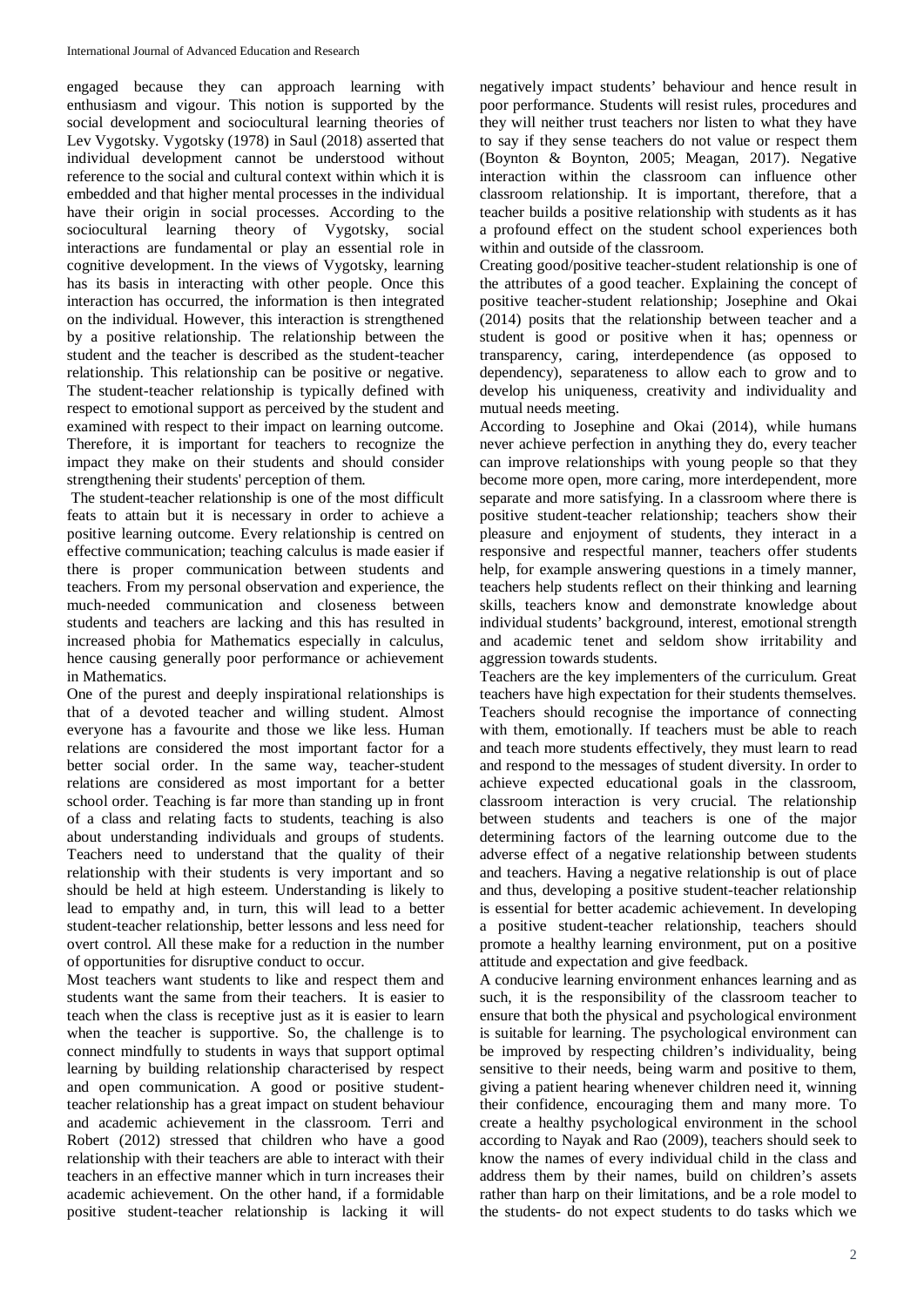ourselves do not do. Kim (2016) stated that one of the purest and deeply inspirational relationships is that of a devoted teacher and willing students. Almost everyone has a favourite and those we like less totally depend on how the student-teacher relationship was developed, nurtured and given space to evolve.

Teachers' expectations of student academic levels can also influence student performance adversely or favourably. For instance, a teacher who enthuses about mathematics and causes the students to enjoy the lessons is likely to achieve better performance and conduct in the subject. Hence, teachers also need to communicate high expectations, both academically and behaviour wise, to all students; communicating these expectations helps students to feel a sense of belonging in the classroom and thus improve academic performance.

Feedback given by a teacher is very important to relationships. Students who feel like the teacher is criticizing their person feel negatively towards the teacher and the relationship. With the knowledge of previous performance, teachers can make students believe that future effort could lead to success hence; they are likely to put effort and work toward accomplishing their goals while maintaining a positive and productive relationship with the teachers. In addition, one of the most critical aspects of control is how students interpret mistakes. Mistakes should be treated as learning opportunities and targets for further development. The goal is for students to learn (Skinner & Greene, 2008). Positive feedback and praise will not only encourage students to learn from their mistake; it is also vital to both building and maintaining a strong teacherstudent relationship.

According to Deborah and Stephen (2009), academic performance improves when students feel safe and connected; in short when they are supported by a strong relationship with their teachers. Positive teacher-student relationships enable the student to feel safe and secure in their learning environments and provide scaffolding for important social and academic skills. Teachers who support students in the learning environment can positively impact their social and academic outcome which is important for the long-term trajectory of school and eventually employment (Baker, Grants, & Morlock, 2008; O'connor, Dearing, & Collins, 2011). When teachers form a positive bond with students the classroom becomes a supportive space in which students can engage in academically and socially productive ways (Hamre & Pianta, 2001). Students who have positive relationships with the teachers use them as a secure base from which they can explore the classroom and school setting both academically and socially to take on academic challenges and work on social-emotional development (Hamre & Pianta, 2001). Still, according to Hamre and Pianta, socio-emotional includes the relationship with peers, developing self-esteem and self-concept. Through this secure relationship, students learn about socially appropriate behaviours as well as academic expectations and how to achieve these expectations. Studies show that early teacher-student relationship affects early academic and social outcomes as well as future academic outcomes but few researchers have looked at the effects of teacher-student relationships in later years of schooling. Researchers who have investigated teacher-student relationships for older students have found that positive teacher-student relationships are associated with positive

academic and social outcomes for high school students (Alexander, Entwisle & Horst, 1997; Cataldi, Kewall & Ramanii, 2009; Erin & Kathleen, 2007).

In addition, many studies focus on the importance of early teacher-student relationships, some studies have found that teacher-student relationships are important in transition years; the years when students transit from elementary to middle school or middle to high school studies of mathematics. Research on Mathematics competence in students transitioning from elementary to middles school has that students who move from having positive relationships with teachers at the end of elementary school to fewer positive relationships with teachers in middle school significantly decreased in mathematics skills. Furthermore, students who went from low teachers' closeness to high teachers' closeness significantly increased in Mathematics skills over the transition year. These studies show that relationships with teachers in the later years of schooling can still significantly impact academic achievement trajectories of students.

### Statement of Problem

Over the years, research has shown that senior secondary students repeatedly fail Mathematics especially in external examinations like WAEC, NECO, JAMB, etc. The rate of failure has become so alarming and has, therefore, become an issue of great concern. Series of studies have been done on several areas to improve students' academic achievement but little or nothing has been done to fill in the communication gap between teachers and their students. According to Stipek (2006), relationships matter in teaching and learning. Most students are so distant from their teachers which makes it impossible for them to understand their teachers and vice versa. This poor student-teacher relationship can influence students' performance in Mathematics negatively. Zalmon and George (2018) reported that students and teachers perceived introductory calculus difficult to learn and teach respectively. The study is therefore poised to answer the question: what is the impact of student-teacher relationship on senior secondary students' performance in introductory calculus?

# **Aim and Objectives of the Study**

The study investigated the impact of student-teacher relationship on senior secondary students' performance in introductory calculus. The objectives of this study are to:

1. Determine the type of relationship existing between students and their Mathematics teachers.

2. Find out the difference in the performance of students with positive and those with a negative relationship with their teachers in introductory calculus.

3. Investigate the difference in the performance of the male and the female students with positive and those with a negative relationship with their teachers in introductory calculus.

# **Research Questions**

The following research questions guided the study:

1. What type of relationship exists between the students and their Mathematics teachers?

2. What is the difference in the performance of students with positive and those with negative relationship with their teachers in introductory calculus?

3. What is the difference in the performance of the male and the female students with positive and those with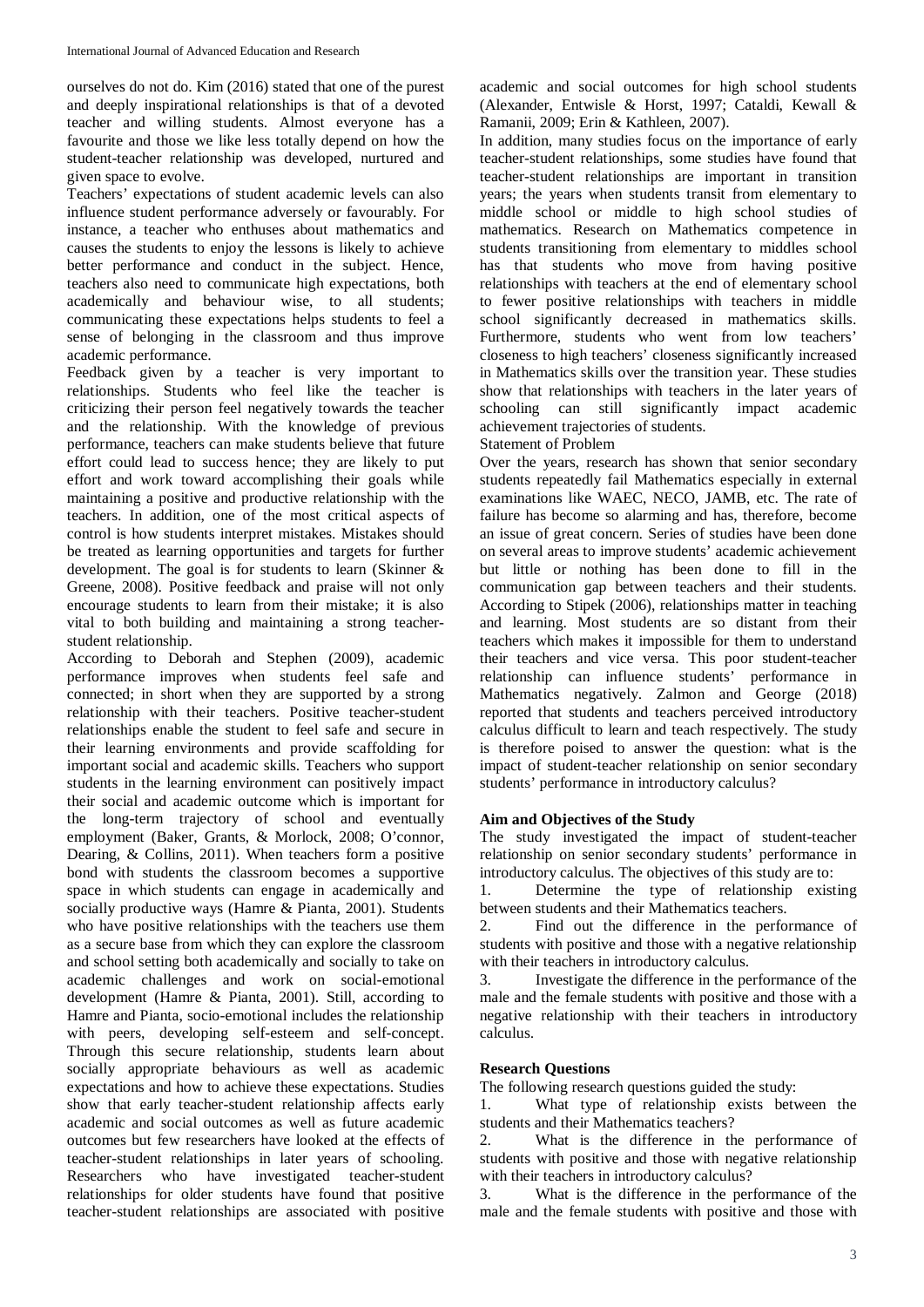negative relationship with their teachers in introductory calculus?

#### **Hypotheses**

The following hypotheses are formulated to guide the study:

- 1. There is no significant difference between the performance of students with positive and those with negative relationship with their teachers in introductory calculus.
- 2. There is no significant difference in the performance of the male and the female students with positive and those with negative relationship with their teachers in introductory calculus.

# **Methodology**

# **Research Design**

The study adopted the descriptive survey research design. Population of the Study

The population of the study comprised 16,076 senior secondary students from the 15 public senior secondary schools in Port Harcourt City Local Government Area of Rivers State.

# **Sample and Sampling Techniques**

A sample of 385 students, determined from the population using Taro Yamane formula was selected by simple random technique and used for the study. Five co-educational public schools in the area were selected using purposive sampling and used for the study.

### **Instrument for Data Collection**

A modified instrument consisting of 30 items questionnaire tagged Mathematics Teacher-Student Relationship

Questionnaire (MTSRQ) alongside a student Performance Test in Introductory Calculus (PTIC) containing 20 multiple-choice items were used to collect data in order to measure the relationship existing between students, their Mathematics teachers and their academic performance in introductory calculus.

### **Validity of the Instrument**

Three Mathematics Educators validated MTSRQ and PTIC. Reliability of Instrument

The reliabilities of MTSRQ and PTIC were established by the test-retest method using 20 students who were not part of the study. After correlating the test and re-test scores for each instrument using the Pearson Product moment correlation, 0.76 and 0.72 correlation coefficients were obtained for MTSRQ and PTIC respectively. The correlation coefficients of 0.76 and 0.72 showed that the instruments were reliable.

#### **Method of Data Collection**

MTSRQ and PTIC were administered to the students by the researcher with the help of the Mathematics teachers in the respective schools. The instruments were retrieved the same day they were administered.

#### **Method of Data Analysis**

Mean and standard deviation was used to answer the three research questions while Analysis of Variance (ANOVA) was used to test the two hypotheses at 0.05 significant level.

#### **Results**

**Research Question One:** What type of relationship exists between the students and their Mathematics teachers?

**Table 1:** Summary of mean and standard deviation on the relationship between the students and the Mathematics Teacher.

| S/N              | <b>Table 1.</b> Summary of mean and standard deviation on the relationship between the students and the Mathematics Teacher.<br><b>ITEM</b> | $HP$ $P$   |            |    |                |      | N  HN MEAN STD REMARK      |
|------------------|---------------------------------------------------------------------------------------------------------------------------------------------|------------|------------|----|----------------|------|----------------------------|
|                  | Mathematics teacher's support for all students to learn Mathematics                                                                         |            | 216 115    | 47 | 7              | 3.40 | 0.77 Positive              |
| $\overline{2}$ . | Mathematics teacher's attitude towards students                                                                                             |            | 129 192    | 54 | 10             | 3.14 | 0.75 Positive              |
| 3.               | Mathematics teacher's care for student academic and social well being                                                                       |            | 134 172    | 72 | 7              | 3.12 | 0.77 Positive              |
| 4.               | Teachers' sensitivity towards students need                                                                                                 |            | 129 179    | 72 | $\overline{5}$ | 3.12 | $\overline{0.75}$ Positive |
| 5.               | Teachers' response to students' questions                                                                                                   |            | 145 185    | 48 | $\overline{7}$ | 3.22 | $\overline{0.73}$ Positive |
| 6.               | Teachers' view of students' personality                                                                                                     |            | 124 189    | 65 | 7              | 3.12 | 0.74 Positive              |
| 7.               | My admiration for my teacher                                                                                                                |            | 133 162    | 73 | 17             | 3.07 | 0.84 Positive              |
| 8.               | Mathematics teacher's use of various cultural activities in the lessons like mathematics 113 129 106 37<br>practical                        |            |            |    |                | 2.83 | 0.96 Positive              |
| 9.               | Teachers attitude in guide students                                                                                                         |            | 133 181    | 57 | 14             | 3.12 | 0.79 Positive              |
| 10.              | Encouraging students through feedback                                                                                                       |            | 130 169    | 70 | 16             | 3.07 | 0.83 Positive              |
| 11.              | Acknowledging effort through recognition and praise                                                                                         |            | 127 163    | 76 | 19             | 3.03 | 0.85 Positive              |
| 12.              | Mathematics teacher elicits student's opinion in the decision-making process                                                                |            | 112 157    | 92 | 24             | 2.93 | 0.88 Positive              |
| 13.              | Teachers expectation for students' academic achievement                                                                                     |            | 132 170    | 63 | 20             | 3.08 | 0.84 Positive              |
| 14.              | Teacher allows students take risk without fear of embarrassment                                                                             |            | 110 177    | 72 | 26             | 2.96 | 0.86 Positive              |
| 15.              | Teachers' attitude in assisting students                                                                                                    |            | 121 185    | 64 | 15             | 3.07 | 0.80 Positive              |
|                  | 16. Motivation for students through inspiring teaching                                                                                      |            | 128 178    | 70 | 9              | 3.10 | 0.77 Positive              |
| 17.              | Presentation of information for student understanding                                                                                       |            | 121 178    | 63 | 23             | 3.03 | 0.85 Positive              |
| 18.              | Teachers personality                                                                                                                        | 136 171    |            | 65 | 13             | 3.12 | 0.80 Positive              |
| 19.              | Acceptance for all students                                                                                                                 |            | 140 146    | 81 | 19             | 3.06 | 0.87 Positive              |
| 20.              | Teachers comments on student's ability to learn                                                                                             |            | 136 163    | 74 | 12             | 3.10 | 0.81 Positive              |
| 21.              | Teachers conduct                                                                                                                            |            | 145 174 53 |    | 13             | 3.17 | 0.79 Positive              |
| 22.              | Teacher tolerance of student disruptive behaviour                                                                                           | 110 144 73 |            |    | 58             | 2.79 | 1.02 Positive              |
|                  | <b>Grand Mean</b>                                                                                                                           |            |            |    |                | 3.08 | 0.82 Positive              |

Table 1 shows the relationship between the students and Mathematics teachers. The table shows that there is positive relationship existing between students and teachers. That is, Mathematics teachers support all students to learn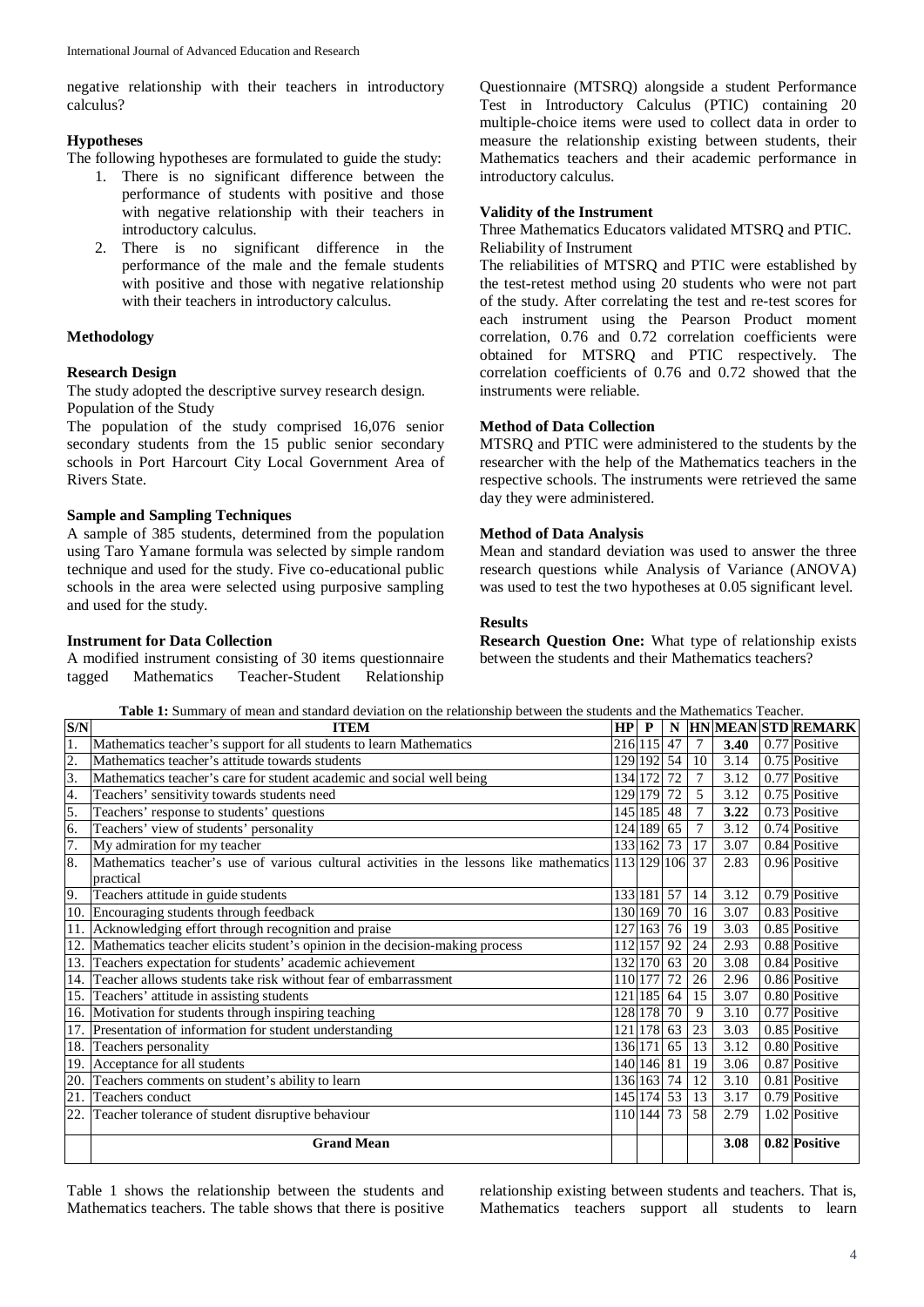Mathematics (M= 3.40); teachers' respond to students questions (M= 3.22); teachers conduct (M= 3.17); Mathematics teacher's attitude towards students (M= 3.14); Mathematics teacher's care for student academic and social wellbeing  $(M= 3.12)$ ; teachers' sensitivity towards students need (M= 3.12); teachers' view of students personality (M= 3.12); teachers attitude in guide students (M= 3.12); teachers personality (M=3.12) are major positive relationship existing between students and teachers.

Research question two: What is the difference in the performance of students with positive and those with negative relationship with their teachers in introductory calculus?

**Table 2:** Mean and standard deviation of the performance mean scores introductory calculus of students with positive and negative  $r_{\text{e}}$ 

|                 | n   | <b>Mean</b> | Std.<br><b>Deviation</b> | Std.<br><b>Error</b> | 95% Confidence<br><b>Interval for</b><br>Mean |                              |
|-----------------|-----|-------------|--------------------------|----------------------|-----------------------------------------------|------------------------------|
|                 |     |             |                          |                      | Lower<br><b>Bound</b>                         | <b>Upper</b><br><b>Bound</b> |
| <b>POSITIVE</b> | 311 | 81.6720     | 13.84016                 | .78480               | 80.1278                                       | 83.2162                      |
| <b>NEGATIVE</b> | 74  | 71.0135     | 14.28621                 | 1.66074              | 67.7037                                       | 74.3234                      |
| Total           | 385 | 79.6234     | 14.53000                 | .74052               | 78.1674                                       | 81.0794                      |

Table 2 shows the mean and standard deviation of the performance mean scores in introductory calculus of students with positive and negative relationships with their teachers. The table further showed that students who have positive relationship with their teachers have higher performance mean score in introductory calculus (M= 81.67, Std.= 13.84) than their counterparts who have negative relationship with their teachers (M= 71.01, Std.= 14.29).

Research question three: What is the difference in the performance of the male and the female students with positive and those with negative relationship with their teachers in introductory calculus?

**Table 3:** Mean and standard deviation of the performance mean scores of the male and the female students with positive and negative relationship with their teachers in introductory calculus

| <b>GENDER</b> | <b>RELATIONSHIP</b> | Mean    | Std      | n   |
|---------------|---------------------|---------|----------|-----|
| <b>MALE</b>   | <b>POSITIVE</b>     | 78.0882 | 16.63395 | 136 |
|               | <b>NEGATIVE</b>     | 69.0000 | 12.53231 | 35  |
|               | Total               | 76.2281 | 16.26836 | 171 |
| <b>FEMALE</b> | <b>POSITIVE</b>     | 84.4571 | 10.42858 | 175 |
|               | <b>NEGATIVE</b>     | 72.8205 | 15.63544 | 39  |
|               | Total               | 82.3364 | 12.35845 | 214 |
| Total         | <b>POSITIVE</b>     | 81.6720 | 13.84016 | 311 |
|               | <b>NEGATIVE</b>     | 71.0135 | 14.28621 | 74  |
|               | Total               | 79.6234 | 14.53000 | 385 |

Table 3 shows the mean and standard deviation of the performance mean scores of male and female students with positive and negative relationship with their teachers in introductory calculus. The table further showed that female students with positive relationship have higher performance mean score in introductory calculus (M= 84.48, Std.= 10.42) than their male counterpart with positive relationship with their teachers (M= 78.09, Std.= 16.63). Also, female students with negative relationship have higher performance mean score in introductory calculus  $(M= 72.82, Std. = 15.63)$ than their male counterparts with negative relationship with

their teachers  $(M= 69.00, \text{Std}= 12.53)$ . Hence, female students (M= 82.33, Std.= 12.36) perform better than their male counterpart ( $M = 76.22$ , Std.= 16.26).

Testing of Hypotheses

HO1: There is no significant difference between the performance of students with positive and those with negative relationship with their teachers in introductory calculus.

| <b>Table 4:</b> Summary of one-way analysis of variance on the |
|----------------------------------------------------------------|
| performance mean scores of students with positive and negative |
| relationship with their teachers in introductory calculus      |

|                      | Sum of         | df  | Mean          | F     | Sig. |
|----------------------|----------------|-----|---------------|-------|------|
|                      | <b>Squares</b> |     | <b>Square</b> |       |      |
| Between Groups       | 6790.857       |     | 6790.857      | 35.01 | .000 |
|                      |                |     |               |       |      |
| <b>Within Groups</b> | 74279.53       | 383 | 193.941       |       |      |
|                      |                |     |               |       |      |
| Total                | 81070.39       | 384 |               |       |      |
|                      |                |     |               |       |      |

Table 4 shows the summary of one-way analysis of variance on the performance mean scores of students with positive and negative relationship with their teachers in introductory calculus. The column labelled F (35.02) rejected the null hypothesis that states that; "there is no significant difference between the performance mean scores of students with positive and negative relationship with their teachers in introductory calculus", and retained the alternative hypothesis at 0.05 level of significance of F(1, 383) degree of freedoms. Since, F  $(1, 383) = 35.02$ , p<0.05.

HO2: There is no significant difference in the performance of the male and the female students with positive and those with negative relationship with their teachers in introductory calculus.

**Table 5:** Summary of two-way analysis of variance on the performance mean scores of male and female students with positive and negative relationship with their teachers in introductory calculus

| <b>Source</b>                          | Type III Sum<br>of Squares | Mean<br>df<br><b>Square</b> |                           | F      | Sig. |
|----------------------------------------|----------------------------|-----------------------------|---------------------------|--------|------|
| Corrected Model                        | $10164.276^a$              | 3                           | 3388.092                  | 18.205 | .000 |
| Intercept                              | 1376917.876                | 1                           | 1376917.876 7398.596 .000 |        |      |
| <b>GENDER</b>                          | 1543.174                   | 1                           | 1543.174                  | 8.292  | .004 |
| <b>RELATIONSHIP</b>                    | 6384.097                   | 1                           | 6384.097                  | 34.304 | .000 |
| <b>GENDER</b> *<br><b>RELATIONSHIP</b> | 96.527                     | 1                           | 96.527                    | .519   | 472  |
| Error                                  | 70906.113                  | 381                         | 186.105                   |        |      |
| Total                                  | 2521925.000                | 385                         |                           |        |      |
| <b>Corrected Total</b>                 | 81070.390                  | 384                         |                           |        |      |

a. R Squared =  $.125$  (Adjusted R Squared =  $.118$ )

Table 5 shows the summary of two-way analysis of variance on the performance mean scores of the male and the female students with positive and negative relationship with their teachers in introductory calculus. The table showed that gender is significant (F1,  $381 = 8.29$ ,  $p < 0.05$ ); studentteacher relationship is also significant  $(F1, 381 = 34.30,$ p<0.05). However, the interactive effect of gender and student-teacher relationship is not significant  $(F1, 381)$  =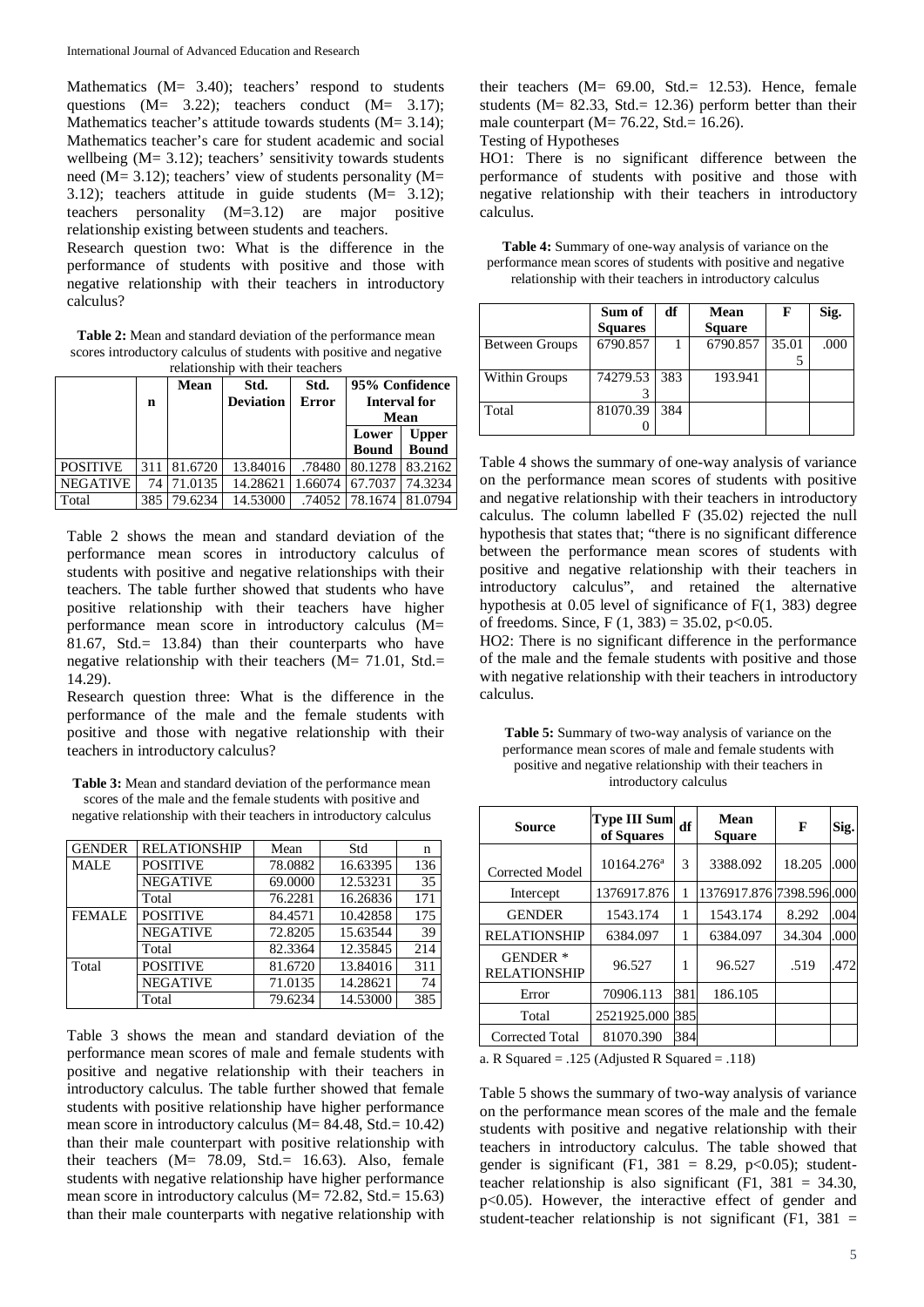0.52,  $p<0.05$ ). Therefore, the null hypothesis that states that there is no significant difference in the performance means scores of the male and female students with positive and negative relationship with their teachers in introductory calculus is retained and the alternative hypothesis is rejected at 0.05 level of significance.

Discussion of Findings

Result shows that there is a positive relationship existing between students and their Mathematics teacher as shown by the grand mean of 3.08>2.50. Result also shows that students who have positive relationship with their teachers

relationship have higher performance mean scores in introductory calculus ( $m = 84.48$ , std = 10.42) than male counterparts, also female students with negative relationship have higher performance mean score in introductory calculus  $(m = 72.82, std = 15.63)$  than the males. Statistically, gender is significant (F1 381 = 8.29,  $\rho$ <0.05), student-teacher relationship is also significant  $(F1, 381)$  = 34.30,  $p<0.05$ ) but the interactive effect of gender and student-teacher relationship is not significant  $(F1, 381)$  $0.52 \text{ o} < 0.05$ ).

The present study relates to the following studies in one way or the other. Strained teacher-student relationships characterize many schools (Murray & Murray, 2005). Bohat (2017), studied the impact of the student-teacher relationship on academic performance of students of Punjab University and revealed that there is no significant difference between the performance mean scores of a student who have a positive and negative relationship with

their teachers. Patricia (2014) studied the effect of studentteacher relationships on student learning. The study was conducted in a large public elementary school in a quiet neighbourhood setting in East Bay, Rhode Island. The target population using a single case study design was 775 (700 students and 75 teachers). She adopted the social constructivist theory in her theoretical framework and reported that a positive student-teacher relationship enhances the performance of pupils. Meagan (2017) studied the effect of the teacher-student relationship on the academic engagement of students. The study was a preexperimental research design similar to a one group pre-test, post-test design. The study found out that students are more engaged in learning when there is a good teacher-student relationship. Tisome (2009) studied the impact of teacherstudent interaction on student motivation and achievement and discovered that good or positive teacher-student interaction boost students' motivation and improve their performance.

# **Conclusion**

The study revealed that there is a positive relationship existing between the Mathematics teacher and students. Also, there is a significant difference between the performance mean scores of students with positive and those with negative relationship with their teachers in introductory calculus. There is a significant difference in the performance mean scores of the male and the female students with positive and negative relationship with their teachers in introductory calculus in favour of female students with positive relationship with their teachers. However, the interactive effect of gender and studentteacher relationship is not significant. In conclusion, the alarming failure rate in Mathematics is an indication of a

have the higher performance mean score in introductory calculus ( $m = 81.67$ , std = 13.84) than their counterpart who have negative relationship with their teachers ( $m = 71.01$ , std  $=$  14.29). This difference in performance was statistically significant. That is, there is a significant difference in the performance mean scores of students with positive and those with negative relationship with their teachers. This unveils the fact that student performs better in Mathematics especially introductory calculus when they have a positive relationship with their teachers. Further findings revealed that female students with positive

great wall of partition between the Mathematics teacher and his/her students which have led to parallel interest and constant conflict between the teacher and their students. This can be consolidated by bridging the gap through a positive relationship between teachers and their students; as a result, both male and female students are affected positively; hence, enhancing meaningful learning and effective performance in Mathematics.

#### **Recommendations**

Based on the findings, the following recommendations are made:

- 1. Mathematics teachers should ensure that they have a positive or good relationship with their students.
- 2. In order to overcome the difference in students' performance in Mathematics, the teacher should ensure that he/she builds a good relationship with the male as well as the female students.

### **References**

- 1. Alexander, K. L, Entwisle, D. R, & Horsey, C.S. (1997). From first grade forward: Early foundations of high school dropout. Sociology of education,5(3), 87- 107.
- 2. Baker J.A. (2006). Contribution of teacher-child relationships to positive school adjustment during elementary school. Journal of School Psychology 44(3), 211-229.
- 3. Baker, J., Grant, S., & Morlock, L. (2008). The teacherstudent relationship as a developmental context for children with internalizing or externalizing behaviour
- problems. School Psychology Quarterly 23(1), 3-15<br>4. Bohat, A. (2017). Impact of student tead Impact of student teacher relationship on academic performance of students.<br>Retrieved March 10. 2019. from Retrieved March 10, 2019, from https://bohatala.com/impact-of-student-teacherrelationship-on-academic-performance-of-students/.
- 5. Boynton, M. & Boynton, C. (2005). Educator's guide to preventing and solving discipline problems. Association for supervision and curriculum development.
- 6. Cataldi, E.F., Lairdi, J. & Kewalramani, A. (2009). High school dropout and completion rates in the united states. 2007 (NCES 2009-064). Washington DC: National center for Education statistics, institute of Education Sciences, US Department of Education
- 7. Daniel, M. & David, R. (2004). Effective teaching: Evidence and practices. Sage publication ltd.
- 8. Deborah, S. & Stephen, V. (2009). Mindful teaching and teaching mindfully. Summerville Wisdom publications.
- 9. Emily, G. (2019). The effects of teacher-student